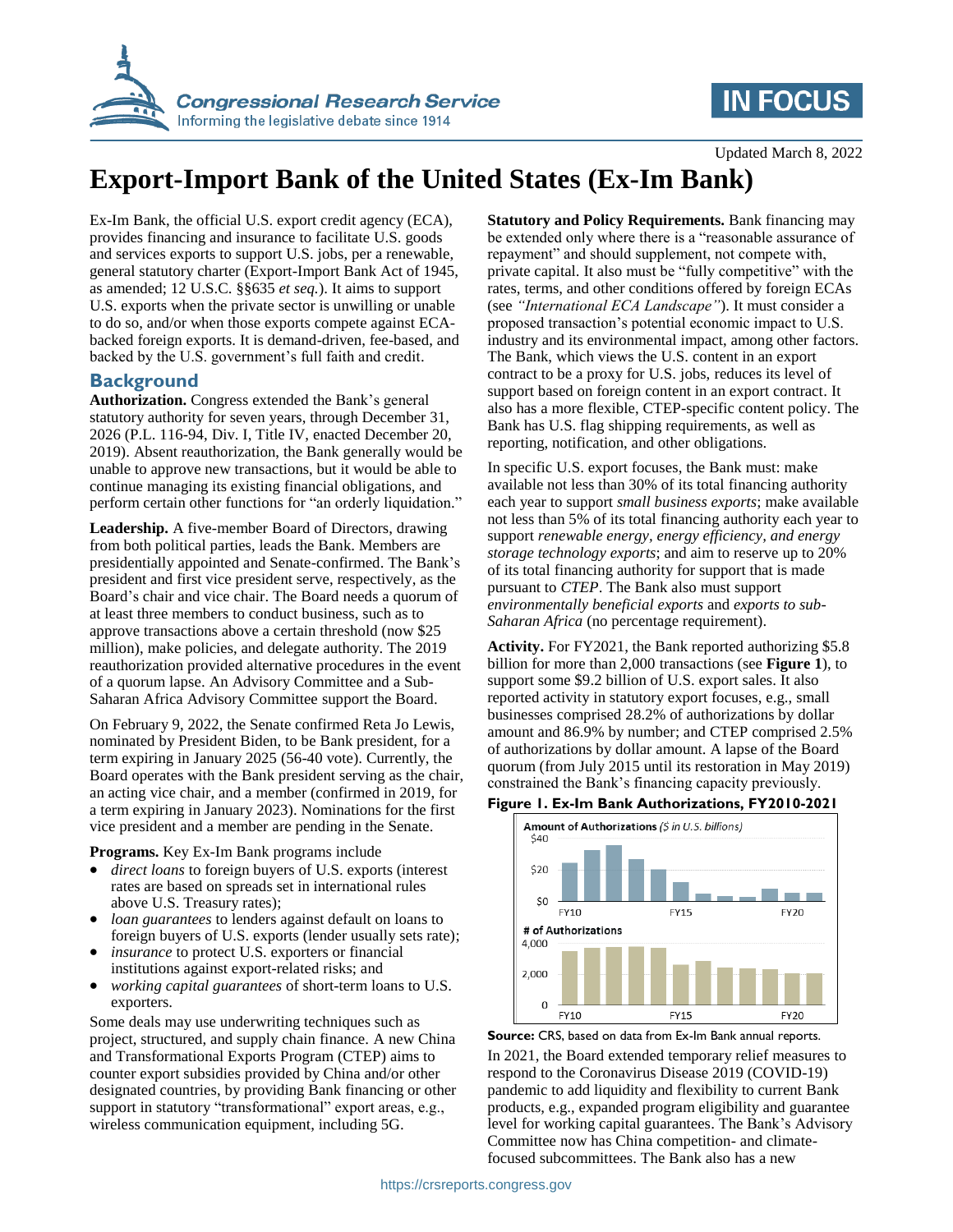strategically oriented office to source deals, especially for certain statutory export focuses.

**Funding.** Ex-Im Bank's revenues include interest, risk premia, and other fees charged for its support. Revenues acquired in excess of forecasted losses are recorded as offsetting collections. The Bank reports contributing to the Treasury, since 1992, a net of \$9.0 billion after covering all expenses, loan-loss reserves, and administrative costs. (This is on a cash basis, and different from the amount calculated on a budgetary basis.) Offsetting collections did not fully cover program and administrative costs in FY2018-2021.

For FY2021 (P.L. 116-94), the Bank had a limit of \$110.0 million for administrative expenses, and \$6.5 million in funding for its Office of Inspector General (OIG). For FY2022, the President's budget request provides a limit of \$114.0 million for administrative expenses; \$10.0 million for the program budget (last received in FY2013), for certain transactions where expenses are expected to exceed receipts, mainly to offset Chinese practices and support clean energy exports; and \$6.5 million for the OIG. Fullyear FY2022 appropriations have yet to be enacted.

**Risk Management.** The Bank monitors credit and other transaction risks, has reserves against losses, and reports its default rate quarterly. If its default rate reaches 2%, it faces an immediate lending cap freeze. In FY2021, the Bank had loss reserves of \$3.1 billion (7.4% of total exposure), up from \$2.9 billion (6.2% of total exposure) in FY2020. Its default rate was 1.377% in FY2021, up from 0.819% in FY2020, a rise the Bank attributes to COVID-19-related economic effects. The FY2022 budget request includes a temporary increase of the default rate cap from 2% to 4% for the Bank to continue activities while managing defaults.

**International ECA Landscape.** The Bank abides by the Organisation for Economic Co-operation and Development (OECD) Arrangement on Officially Supported Export Credits, first established in 1978 to ensure a level playing field for exporter competition. Applying to ECA financing with repayment terms of two years or more, it sets limits on financing terms and conditions, and has provisions on transparency, tied aid (concessional financing linked to procurement from the donor country), and other issues. Under World Trade Organization (WTO) rules, Arrangement-compliant export credit practices are not deemed prohibited export subsidies.

Differences among ECAs' programs and policies may be areas of competitiveness when ECAs have greater implementation flexibility. For example, many ECAs have eased or removed domestic content requirements, partly because of more globalized input sourcing. Many U.S. exporters, while lauding the Bank's programs and policies in other respects, view its foreign content approach as the strictest among ECAs and a limit on its competitiveness. Policy changes may raise competing stakeholder interests.

Unregulated ECA financing has grown as non-OECD countries operate ECAs and OECD members provide financing outside of the OECD rules. China's ECA activity especially raises competitiveness concerns due to its purported size, financing tactics, lack of transparency, operation outside of the OECD Arrangement, and possible violation of WTO export subsidy rules. Efforts launched in 2012 among the United States, China, and others to develop new export credit rules halted in 2020, due to differences on core issues, e.g., transparency of financing terms.

In 2020, official medium- and long-term export credits declined globally by one-third from 2019, amid the pandemic and other factors. China's ECA financing reflected this decline (\$18 billion in 2020 versus \$33.5 billion in 2019), but remained dominant (see **Figure 2**).

#### **Figure 2. Export Financing by Selected ECAs in 2020**



**Source:** CRS, based on Ex-Im Bank, *2020 Competitiveness Report*. **Note:** Data are for new medium- and long-term official export credit financing, and subject to analytic assumptions and other limitations. \*Brazil abides by the Arrangement's Aircraft Sector Understanding.

### **Policy Debate and Issues for Congress**

Ex-Im Bank is subject to ongoing policy debate. Supporters argue that the Bank fills gaps in private-sector financing for exports and helps U.S. firms compete against foreign ECAbacked firms, while managing risks and advancing other U.S. policy goals. Critics argue that the Bank crowds out the private sector, picks winners and losers, is corporate welfare, and imposes taxpayer risks.

In the  $117<sup>th</sup>$  Congress, the Senate may consider additional Board nominations. Congress also may consider an array of oversight and legislative issues, including

- the Bank's competitiveness in supporting U.S. exports, balanced with its risk management practices;
- the Bank's support for statutory export focuses;
- the Bank's responses to China-related competitiveness challenges and to COVID-19-related financial risks; and
- options to address "unfair" competition from foreign ECAs under existing rules and potential new tools.

Congress also may examine potential changes to the Bank's programs and policies, and implications for its mission. One issue in this regard is a proposed new Bank program, under Board consideration, to offer financing to support the establishment and/or expansion of U.S. manufacturing facilities and domestic infrastructure projects with an "export nexus," among other possible parameters. Supporters may welcome the move to bolster U.S. supply chains and U.S. exporters' competitiveness, while critics may raise economic and policy concerns about expanding the Bank's financing scope.

**Shayerah I. Akhtar**, Specialist in International Trade and Finance